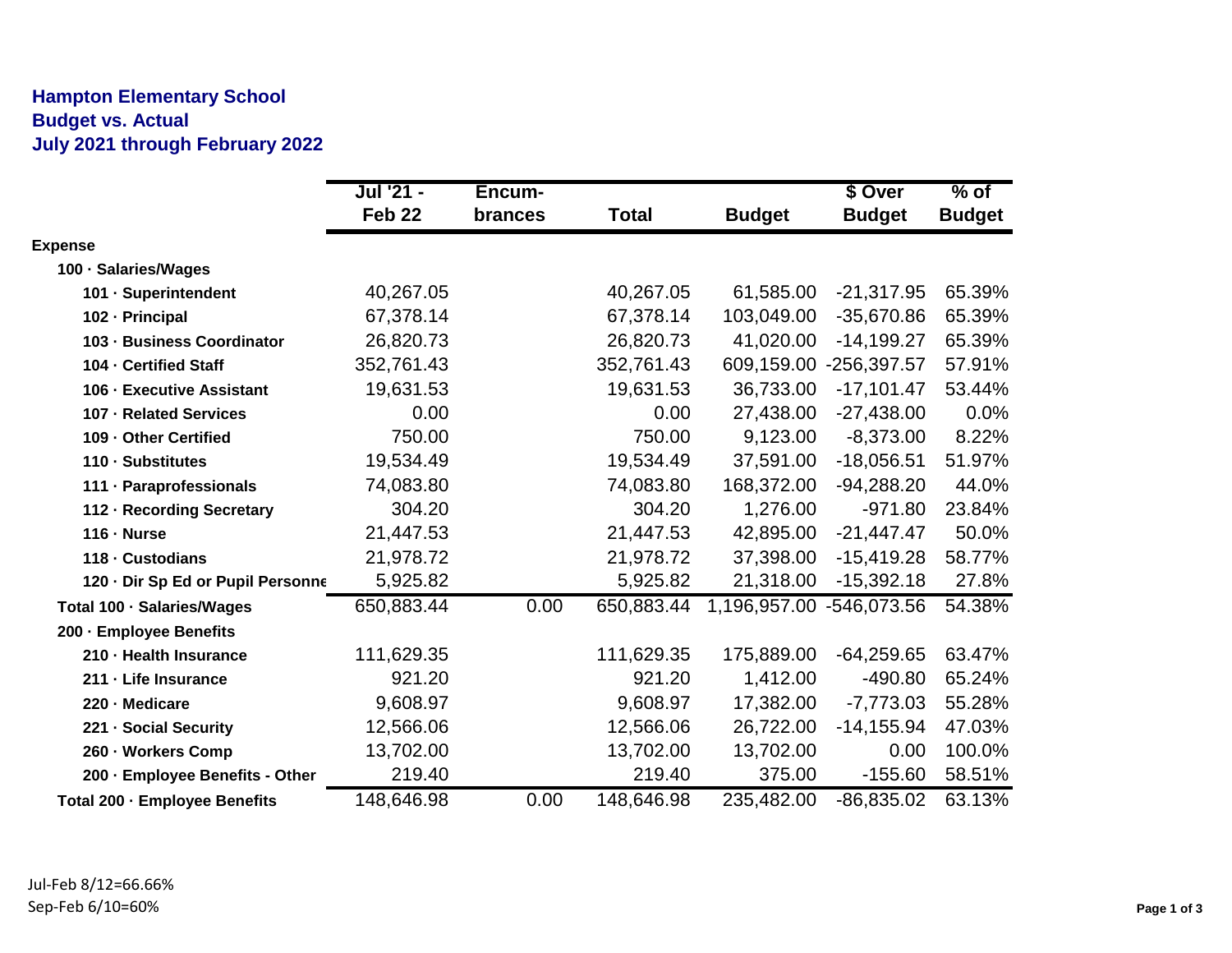|                                     | Jul '21 -         | Encum-         |              |               | \$ Over       | $\frac{9}{6}$ of |
|-------------------------------------|-------------------|----------------|--------------|---------------|---------------|------------------|
|                                     | Feb <sub>22</sub> | <b>brances</b> | <b>Total</b> | <b>Budget</b> | <b>Budget</b> | <b>Budget</b>    |
| 300 - Purch Prof/Tech Serv          |                   |                |              |               |               |                  |
| 301 - Audit                         | 0.00              |                | 0.00         | 4,250.00      | $-4,250.00$   | 0.0%             |
| 302 - Legal Services                | 2,659.00          |                | 2,659.00     | 10,000.00     | $-7,341.00$   | 26.59%           |
| 303 - Enumerator                    | 225.00            |                | 225.00       | 550.00        | $-325.00$     | 40.91%           |
| 304 · Payroll Services              | 1,839.00          |                | 1,839.00     | 3,650.00      | $-1,811.00$   | 50.38%           |
| 310 - Adult Education               | 2,018.00          |                | 2,018.00     | 2,135.00      | $-117.00$     | 94.52%           |
| 312 - Contracted Enrichment         | 0.00              |                | 0.00         | 1,325.00      | $-1,325.00$   | 0.0%             |
| 320 - Professional-Educational So   | 4,840.00          |                | 4,840.00     | 5,550.00      | $-710.00$     | 87.21%           |
| 322 - Professional Development      | 935.99            |                | 935.99       | 1,400.00      | $-464.01$     | 66.86%           |
| 330 - Other Professional Services   | 407.94            |                | 407.94       | 1,700.00      | $-1,292.06$   | 24.0%            |
| 331 - Physician                     | 700.00            |                | 700.00       | 700.00        | 0.00          | 100.0%           |
| 332 - Psychological Services        | 0.00              |                | 0.00         | 8,535.00      | $-8,535.00$   | 0.0%             |
| 335 · Speech & Hearing Services     | 5,400.00          |                | 5,400.00     |               | 5,400.00      | 100.0%           |
| 337 - Occupational Therapy          | 3,022.50          |                | 3,022.50     | 3,780.00      | $-757.50$     | 79.96%           |
| 338 - Physical Therapy              | 1,818.75          |                | 1,818.75     |               | 1,818.75      | 100.0%           |
| 340 - Technical Services            | 9,090.90          |                | 9,090.90     | 17,913.00     | $-8,822.10$   | 50.75%           |
| Total 300 - Purch Prof/Tech Serv    | 32,957.08         | 0.00           | 32,957.08    | 61,488.00     | $-28,530.92$  | 53.6%            |
| 400 - Purch Property Services       |                   |                |              |               |               |                  |
| 410 - Electricity                   | 10,456.81         |                | 10,456.81    | 19,383.00     | $-8,926.19$   | 53.95%           |
| 423 - Housekeeping Services         | 30,625.00         |                | 30,625.00    | 53,689.00     | $-23,064.00$  | 57.04%           |
| 430 - Equipment Maintenance         | 953.00            |                | 953.00       | 3,000.00      | $-2,047.00$   | 31.77%           |
| 434 - Bldg/Grounds Maintenance      | 21,292.00         |                | 21,292.00    | 49,530.00     | $-28,238.00$  | 42.99%           |
| 441 - Equipment Rentals             | 5,260.02          |                | 5,260.02     | 8,192.00      | $-2,931.98$   | 64.21%           |
| Total 400 - Purch Property Services | 68,586.83         | 0.00           | 68,586.83    | 133,794.00    | $-65,207.17$  | 51.26%           |